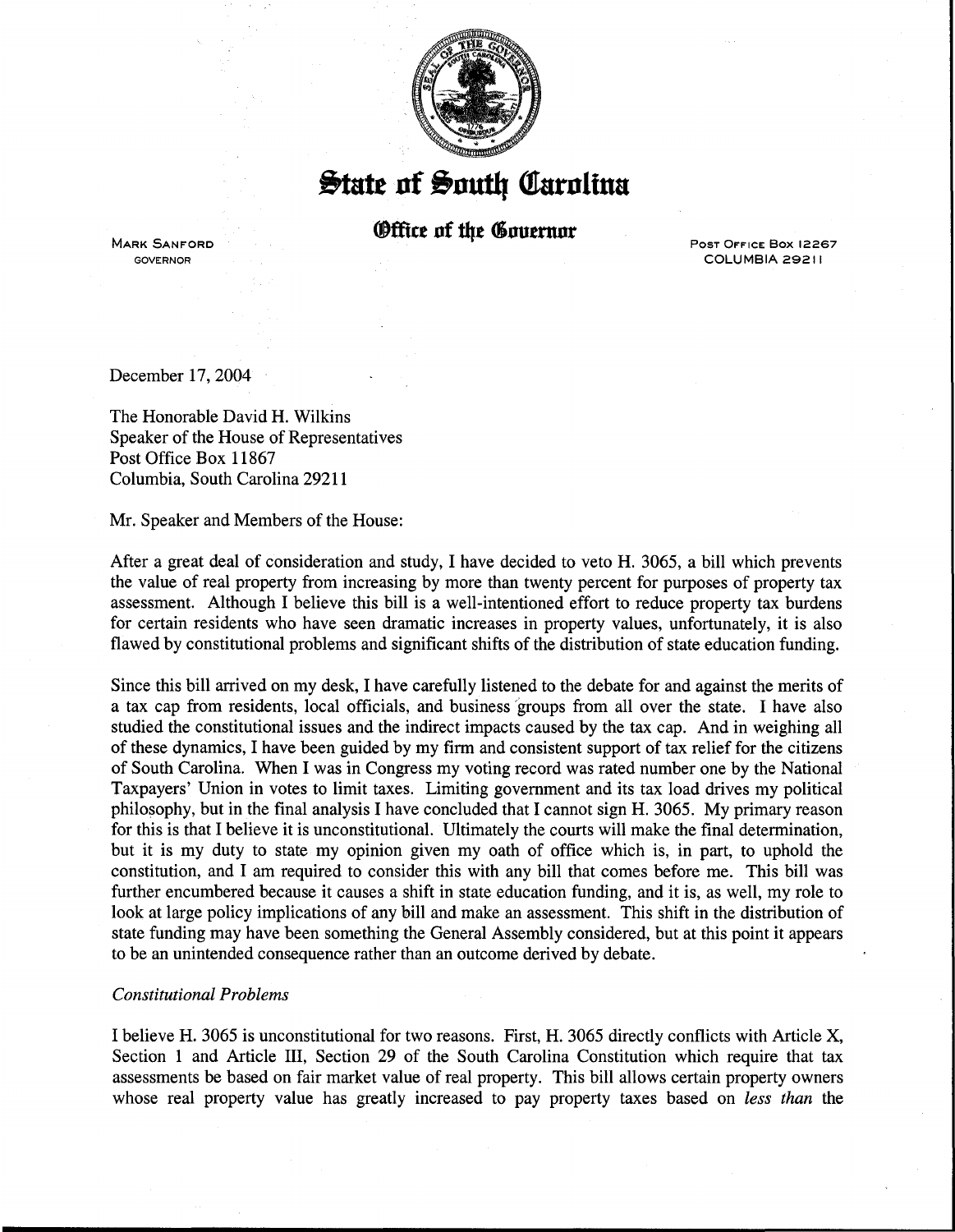The Honorable David H. Wilkins December 17, 2004 Page 2

property's fair market value. Therefore, it conflicts with this constitutional requirement because it allows tax assessments to be capped at less than fair market value.

The only way to avoid the requirement that property tax assessments be based on fair market value is by creating a general exemption or homestead exemption from property tax as permitted by Article X, Section 3 of the state constitution. I do not believe H. 3065 satisfies these constitutional exceptions because the tax cap is neither a general exemption nor a homestead exemption. A general exemption from property tax requires that "property" be exempt from taxation. The tax cap does not exempt property, it exempts value. Homestead exemptions are limited to "homesteads" or owneroccupied residential property. The tax cap clearly applies to all real property, not just residential property.

This legal position is supported by a recent decision by Circuit Court Judge Victor Rawl, issued in July 2004 after H. 3065 passed. A lawsuit brought by the City of North Charleston challenging a Charleston County cap, very similar to H. 3065, is currently pending before the South Carolina Supreme Court, which referred the case to Judge Rawl to provide the Supreme Court with findings of fact and conclusions of law regarding the constitutionality of the cap. Judge Rawl concluded that, among other things, the tax cap directly conflicts with the state constitution because the cap is enacted by "a mere statute" which ignores the constitutionally-mandated requirement that tax assessments be based on actual value and fair market value. He also found that the tax cap does not qualify as a general exemption or homestead exemption.

Second, even if the General Assembly intended H. 3065 to be an exemption from property tax, the constitution requires such exemptions receive a two-thirds vote. Article X, Section 3 of the state constitution states that "... the General Assembly may provide for exemptions from the property tax ... *but only with the approval of two-thirds of the members of each House."* The property tax cap section was tacked onto H. 3065 and approved very quickly in the last two days of the legislative session by voice vote rather than a recorded vote in both the House and Senate. Therefore, there is no record that this constitutional requirement was followed.

## *Shift of State Education Funding*

If I were to allow H. 3065 to become law, the net effect of the tax cap on the distribution of state education funding would be significant according to analysis prepared by the Department of Revenue and the State Department of Education. First, the distribution of state education funding would shift from school districts with lower valued property, including the poorest districts in the state, to school districts with higher valued property. This result is contrary to the intent of the Education Finance Act. Second, school districts with higher valued property would be able to contribute less of their local share to education funding and districts with lower valued property would have to contribute more by raising local taxes, or otherwise cut funds to schools.

Currently, under the Education Finance Act the state provides over one billion dollars to public schools using a complicated formula. This formula takes into account the ability of school districts to provide funding on the local level, known as the index of tax paying ability, so that poorer districts